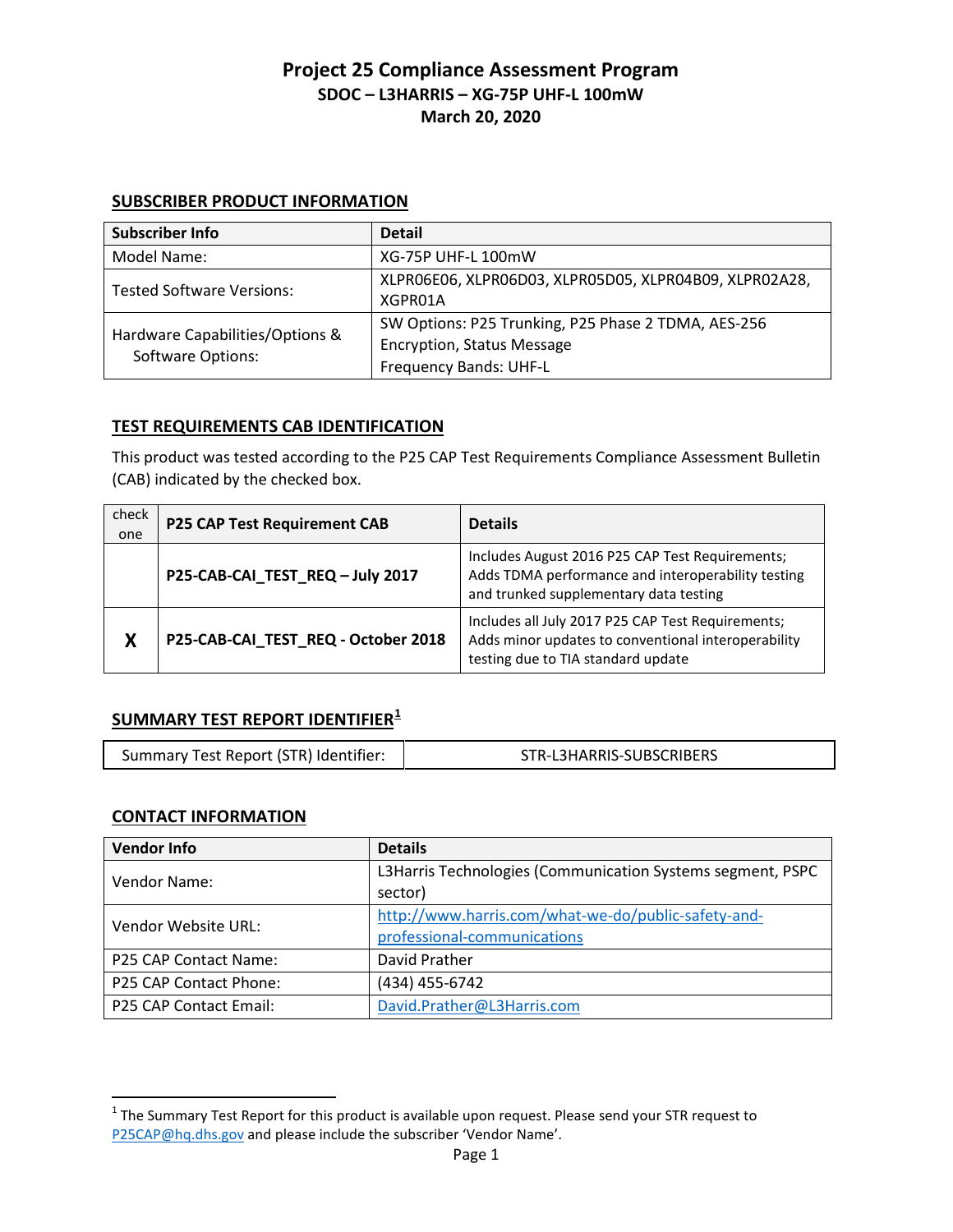#### **ENCRYPTION STATEMENT**

This product complies with the P25 CAP Encryption Requirements CAB (P25-CAB-ENC\_REQ). The checked box indicates how the product was tested.

| $\mathsf{x}$ | Tested with the AES 256 encryption algorithm and shall be available with AES 256 encryption at a<br>minimum or without any encryption of any type. |
|--------------|----------------------------------------------------------------------------------------------------------------------------------------------------|
|              | Tested without the AES 256 encryption algorithm and shall only be available without any encryption<br>of any type.                                 |

#### **CONVENTIONAL PERFORMANCE**

The Subscriber product has been tested for Conventional Performance. All requirements were passed except for those requirements identified below under Unsupported or Failed Requirements.

#### P25 CAP Conventional Performance Testing Coverage

Receiver Tests: Reference Sensitivity, Faded Reference Sensitivity, Signal Delay Spread Capability, Adjacent Channel Rejection, Offset Adjacent Channel Rejection, Co-Channel Rejection, Spurious Response Rejection, Intermodulation Rejection, Signal Displacement Bandwidth, Late Entry Unsquelch Delay, and Receiver Throughput Delay.

Transmitter Tests: Unwanted Emissions (Adjacent Channel Power Ratio), Transmitter Power and Encoder Attack Time, Transmitter Throughput Delay, Frequency Deviation for C4FM, and Modulation Fidelity, Transient Frequency Behavior.

#### Unsupported or Failed Requirements

1. None.

#### **TRUNKING PERFORMANCE - FDMA**

The Subscriber product has been tested for Trunking Performance - FDMA. All requirements were passed except for those requirements identified below under Unsupported or Failed Requirements.

#### P25 CAP FDMA Trunking Performance Testing Coverage

Receiver Tests: Reference Sensitivity, Faded Reference Sensitivity, Signal Delay Spread Capability, Adjacent Channel Rejection, Offset Adjacent Channel Rejection, Co-Channel Rejection, Spurious Response Rejection, Intermodulation Rejection, and Signal Displacement Bandwidth.

Transmitter Tests: Unwanted Emissions (Adjacent Channel Power Ratio), Power Attack time, Encoder Attack Time, Transmitter Throughput Delay, Frequency Deviation for C4FM, and Modulation Fidelity, Transient Frequency Behavior.

Trunked Tests: Trunking Control Channel Slot Times, Trunking Request Time, and Transmitter Time to Key on a Traffic Channel.

#### Unsupported or Failed Requirements

1. 45ms slot times not supported.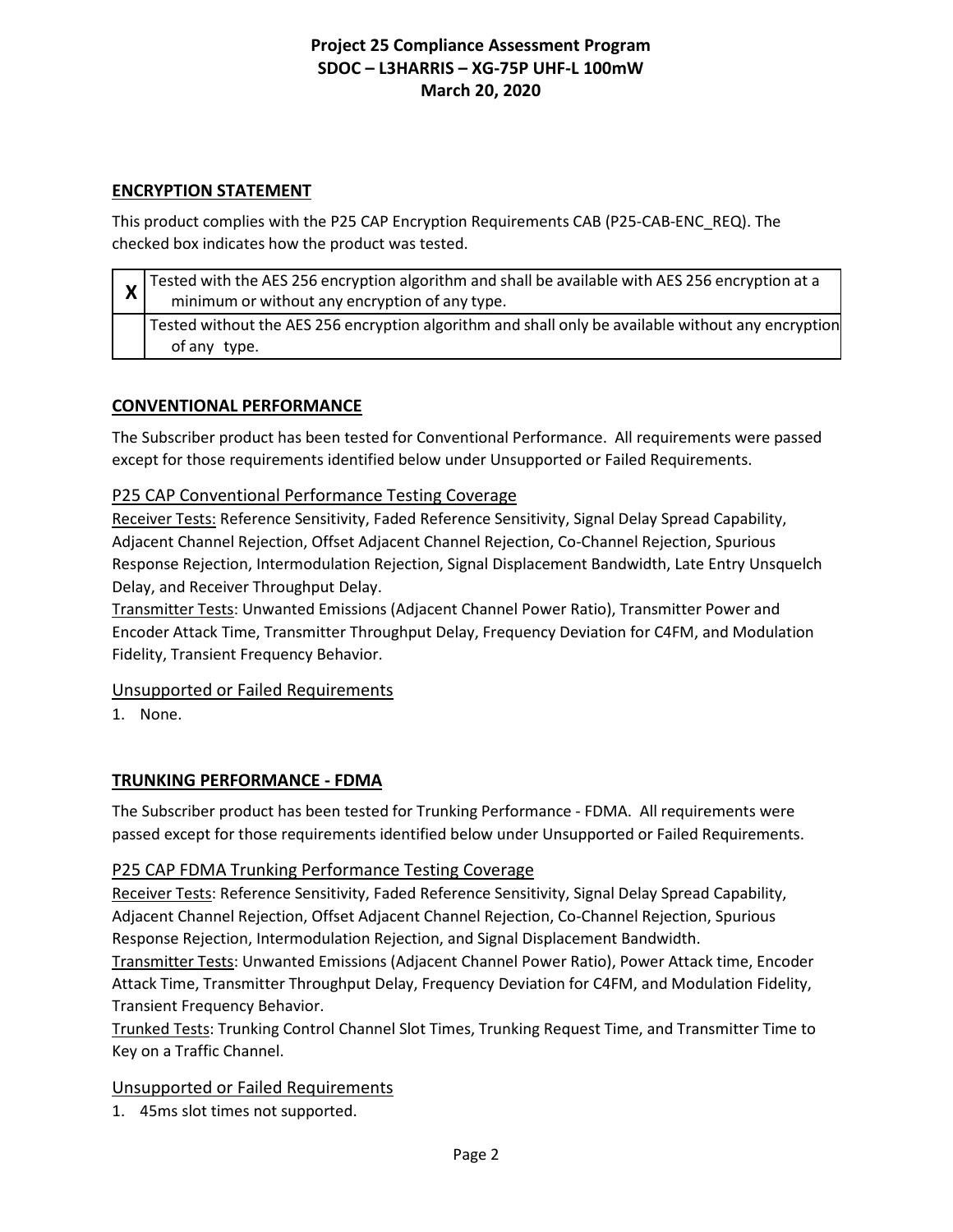#### **TRUNKING PERFORMANCE - TDMA**

The Subscriber product has been tested for Trunking Performance - TDMA. All requirements were passed except for those requirements identified below under Unsupported or Failed Requirements.

#### P25 CAP TDMA Trunking Performance Testing Coverage

Receiver Tests: Reference Sensitivity, Faded Reference Sensitivity, Signal Delay Spread Capability, Adjacent Channel Rejection, Offset Adjacent Channel Rejection, Co-Channel Rejection, Spurious Response Rejection, Intermodulation Rejection, and Signal Displacement Bandwidth. Transmitter Tests: Unwanted Emissions (Adjacent Channel Power Ratio), Frequency Deviation for H-CPM, Modulation Fidelity, Symbol Rate Accuracy, H-CPM Logical Channel Power measurements, and H-CPM Channel Time Alignment.

#### Unsupported or Failed Requirements

1. None.

### **CONVENTIONAL DIRECT MODE INTEROPERABILITY**

The Subscriber product has been tested for Conventional Direct Mode Interoperability. All test cases were passed except for those test cases identified below under Unsupported or Failed Test Cases. Test cases that passed but require specific, sometimes optional, product capabilities are also identified below.

#### P25 CAP Direct Mode Interoperability Testing Coverage

Network Access Code (NAC) Operation, Group Voice Call, Emergency Call, Unit-to-Unit Voice Call, Encryption, Call Alert, Radio Check, Message Update, Status Update, Status Query, and Radio Unit Monitor.

#### Unsupported or Failed Test Cases

1. Call Alert, Radio Check, Message Update, Status Update, Status Query, Radio Unit Monitor are unsupported

#### Optional Product Capabilities Required to Pass Test Cases

1. In order to pass the supported Encryption test case, a subscriber with the AES-256 Encryption capability is required.

#### **CONVENTIONAL REPEAT MODE INTEROPERABILITY**

The Subscriber product has been tested for Conventional Repeat Mode Interoperability. All test cases were passed except for those test cases identified below under Unsupported or Failed Test Cases. Test cases that passed but require specific, sometimes optional, product capabilities are also identified below.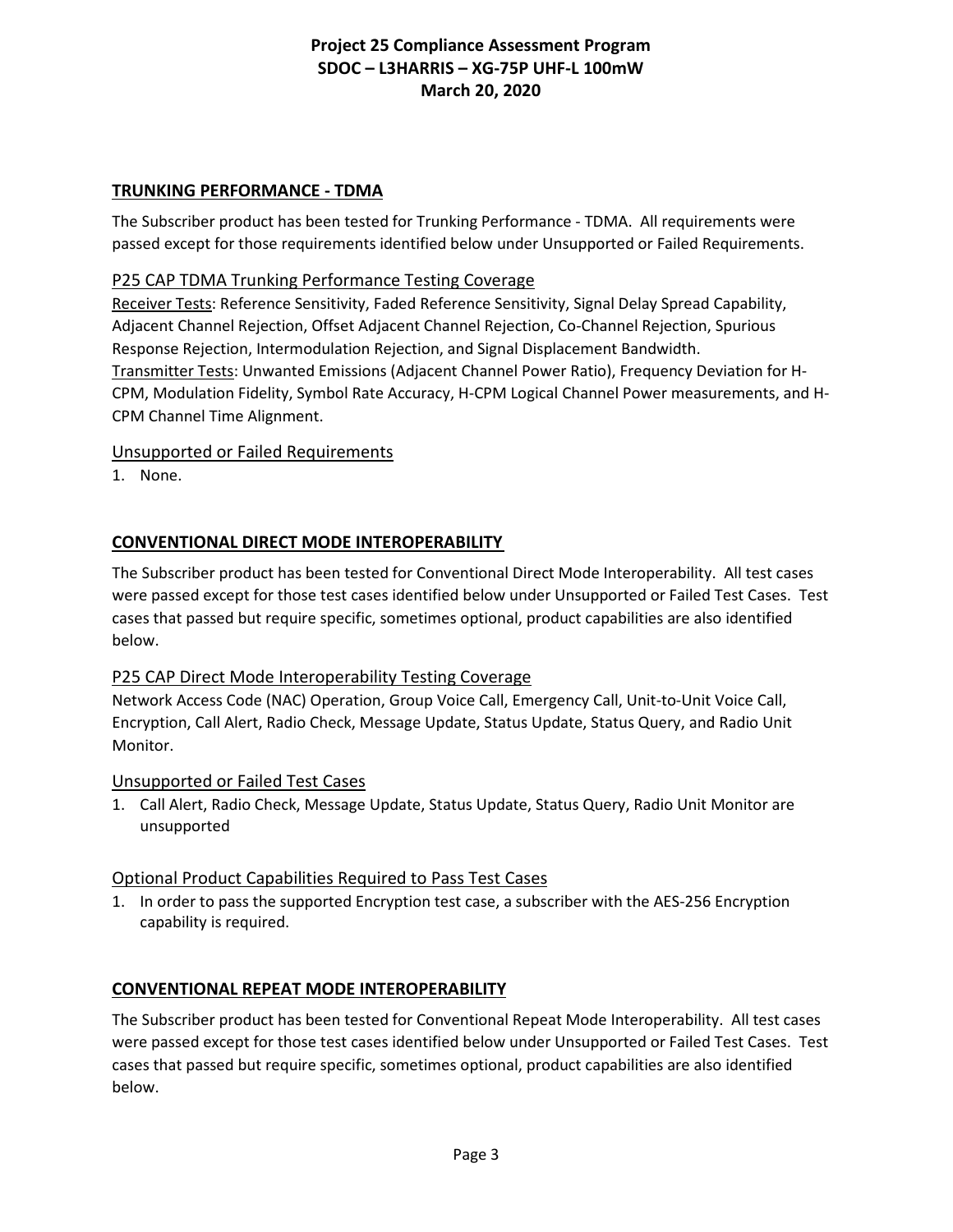#### P25 CAP Repeat Mode Interoperability Testing Coverage

Network Access Code (NAC) Operation, Group Voice Call, Emergency Call, Unit-to-Unit Voice Call, Encryption, Call Alert, Radio Check, Message Update, Status Update, Status Query, and Radio Unit Monitor.

#### Unsupported or Failed Test Cases

1. Call Alert, Radio Check, Short Message, Status Update, Status Query, Radio Unit Monitor are unsupported.

#### Optional Product Capabilities Required to Pass Test Cases

1. In order to pass the supported Encryption test case, a subscriber with the AES-256 Encryption capability is required.

## **CONVENTIONAL REPEAT MODE with DISPATCH MONITORING CONSOLE INTEROPERABILITY**

The Subscriber product has been tested for Conventional Repeat Mode with Dispatch Monitoring Console Interoperability. All test cases were passed except for those test cases identified below under Unsupported or Failed Test Cases. Test cases that passed but require specific, sometimes optional, product capabilities are also identified below.

#### P25 CAP Repeat Mode Interoperability Testing Coverage

Group Voice Call, Emergency Call, All Call, Unit-to-Unit Voice Call, Encryption, Emergency Alarm, Call Alert, Radio Check, Radio Unit Inhibit/Uninhibit, Message Update, Status Update, Status Query, and Radio Unit Monitor.

#### Unsupported or Failed Test Cases

- 1. Call Alert, Radio Check, All Call, Radio Unit Inhibit/Uninhibit, Status Query, and Radio Unit Monitor are unsupported.
- 2. For Message Update only test case 3 (*SU 1 to DMC Message Update*) is supported while test cases 1, 2 and 4 are unsupported.
- 3. For Status Update only test case 1 is supported (*Status Update from SU 1 to DMC*) while test case 2 is unsupported.

#### Optional Product Capabilities Required to Pass Test Cases

- 1. In order to pass the supported Encryption test case, a subscriber with the AES-256 Encryption capability is required.
- 2. In order to pass the supported Status Update and Message Update test cases, a subscriber with the P25 Data software option is required.

#### **TRUNKED SUBSCRIBER UNIT INTEROPERABILITY – FDMA**

The Subscriber product has been tested for Trunked Interoperability - FDMA. All test cases were passed except for those test cases identified below under Unsupported or Failed Test Cases. Test cases that passed but require specific, sometimes optional, product capabilities are also identified below.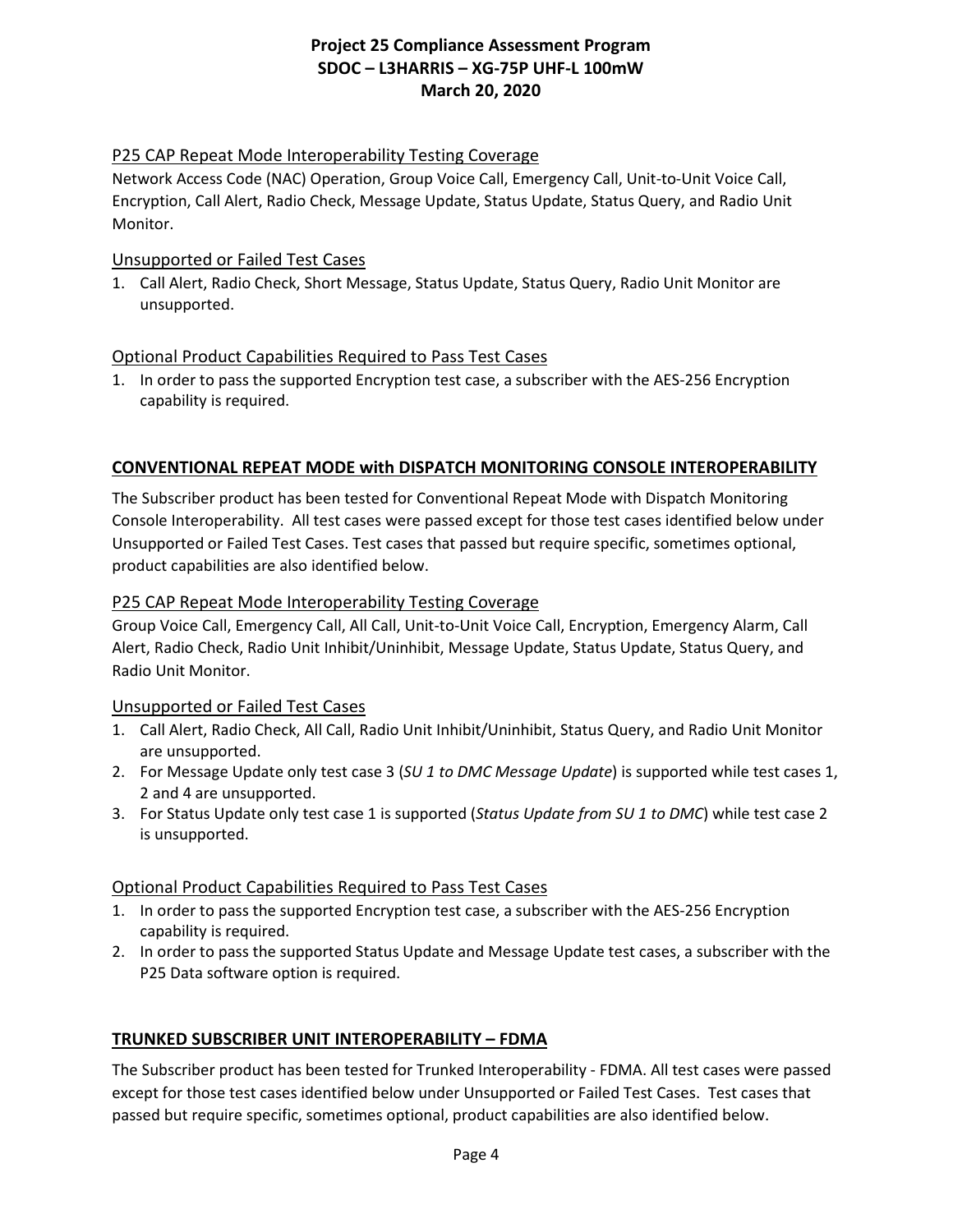### P25 CAP FDMA Trunked Interoperability Testing Coverage

Full Registration, Group Voice Call, Unit to Unit Voice Call, Broadcast Voice Call, Affiliation, Announcement Group Call, Emergency Alarm, Emergency Group Call, Encryption, Intra-Location Registration Area Roaming, Deregistration, System Call, Call Alert, Short Message, Status Query, Status Update, Radio Unit Monitoring, Radio Unit Disable/Re-Enable, and Radio Check.

#### Unsupported or Failed Test Cases

- 1. Unit-to-unit call queued with target availability check traffic channel assignment before target availability check, and Status Query are not supported.
- 2. Test Cases not verified due to operational limitations of the base station or infrastructure equipment used for interoperability testing –

In Home Operational Mode: System Call In Inter-System Roaming Operational Mode: System Call In Inter-WACN Roaming Operational Mode: Unverified Registration, Unit to Unit Voice Call, System Call, Call Alert, Short Message, Status Update, Radio Unit Monitoring, Radio Unit Disable/Re-Enable, and Radio Check

### Optional Product Capabilities Required to Pass Test Cases

- 1. In order to pass the FDMA trunked test cases, a subscriber with the P25 Trunking capability is required.
- 2. In order to pass the Encryption test case, a subscriber with the AES-256 Encryption capability is required.
- 3. In order to pass the supported Status Update and Short Message test cases, a subscriber with the P25 Data software option is required.

## **TRUNKED SUBSCRIBER UNIT INTEROPERABILITY – TDMA**

The Subscriber product has been tested for Trunked Interoperability - TDMA. All test cases were passed except for those test cases identified below under Unsupported or Failed Test Cases. Test cases that passed but require specific, sometimes optional, product capabilities are also identified below.

#### P25 CAP TDMA Trunked Interoperability Testing Coverage

Registration, Group Voice Call, Unit-to-Unit Voice Call, Broadcast Call, Announcement Group Call, Emergency Group Call, Encryption Group Call, System Call, Radio Unit Monitoring, and Transmitting Subscriber Forced Preemption.

#### Unsupported or Failed Test Cases

- 1. Unit-to-unit call queued with target availability check traffic channel assignment before target availability check, and Transmitting Subscriber Forced Preemption test case 1: TDMA SU Forced Audio Preemption are not supported.
- 2. Test Cases not verified due to operational limitations of the base station or infrastructure equipment used for interoperability testing –

In Home Operational Mode: System Call

In Inter-System Roaming Operational Mode: System Call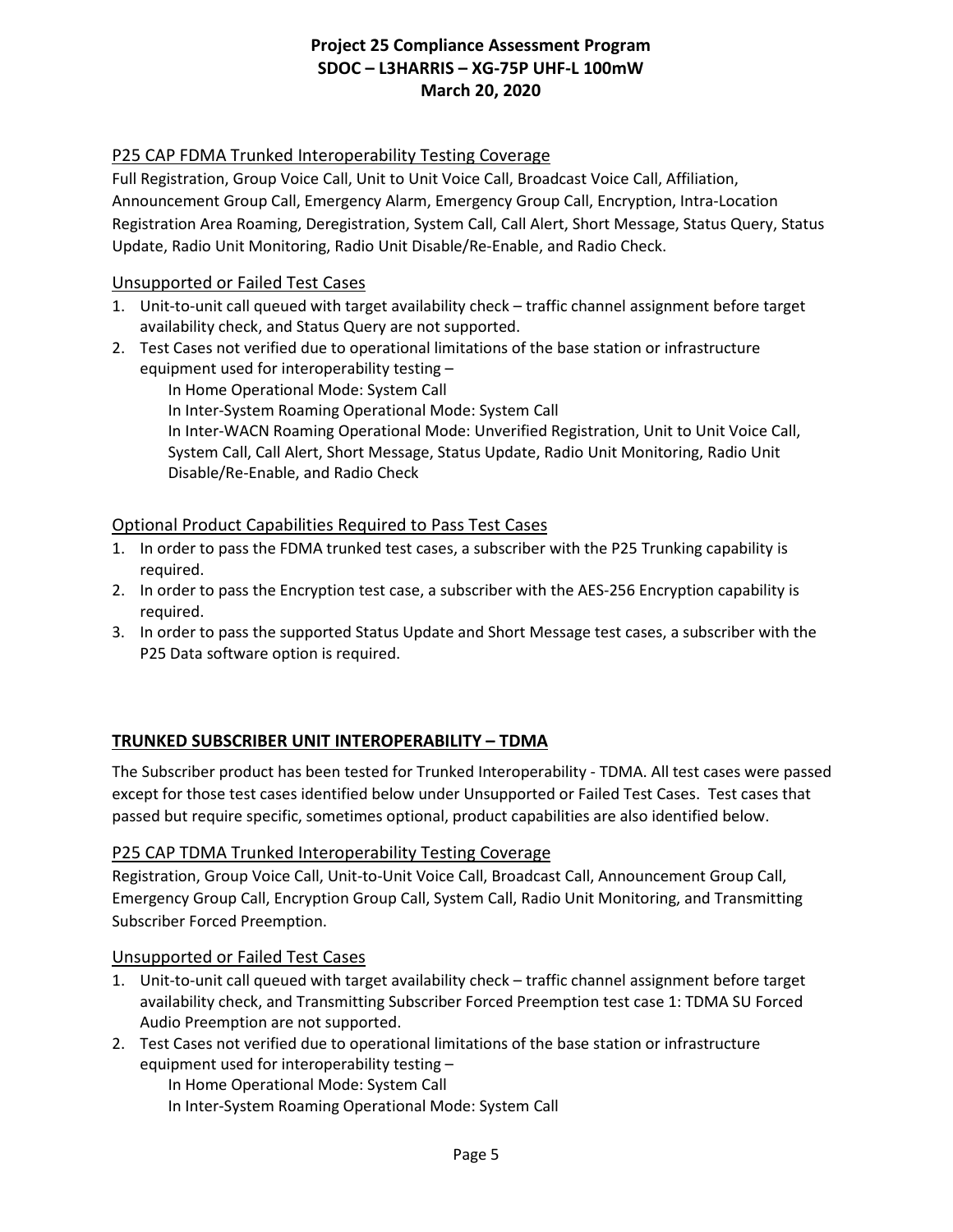In Inter-WACN Roaming Operational Mode: Unit-to-Unit Voice Call, System Call, and Radio Unit Monitoring

### Optional Product Capabilities Required to Pass Test Cases

- 1. In order to pass the TDMA trunked test cases, a subscriber with the P25 Trunking and P25 Phase 2 TDMA capability is required.
- 2. In order to pass the supported Encryption test case, a subscriber with the AES-256 Encryption capability is required.